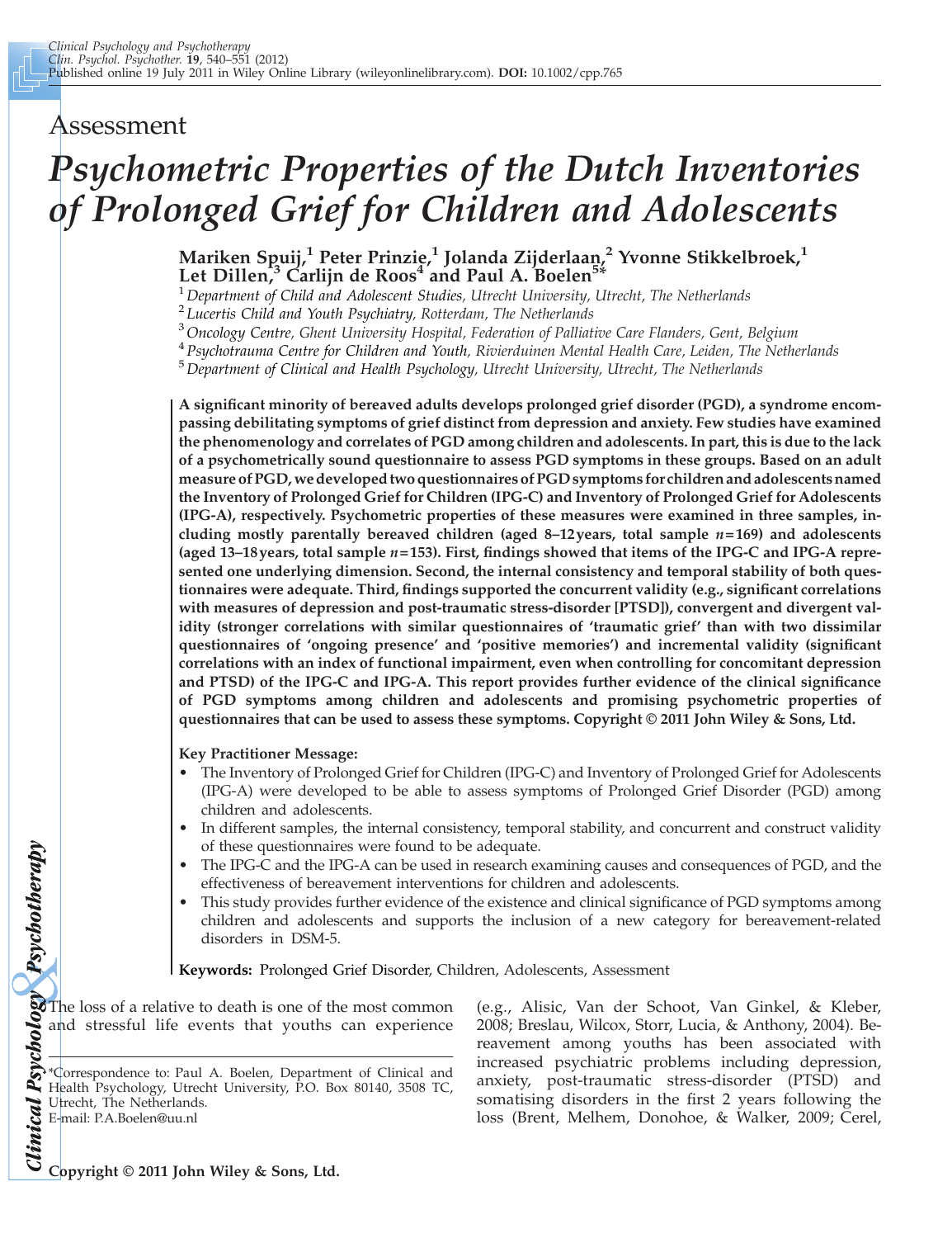Fristad, Verducci, Weller, & Weller, 2006). A growing literature has enhanced our knowledge about the phenomenology and correlates of pathological grief among youths, which has been variously labelled as traumatic, complicated and prolonged grief (e.g., Melhem, Day, Shear, Day, Reynolds, & Brent, 2004; Melhem, Moritz, Walker, Shear, & Brent, 2007).

Recent research on pathological grief among youths has been informed by research among bereaved adults. Specifically, since the mid-1990s, there is a growing recognition of a syndrome in adults that is referred to as prolonged grief disorder (PGD). As currently defined, PGD is a disorder that encompasses grief-specific symptoms including separation distress, a sense of disbelief regarding the death of a loved one, numbness and a sense that life is meaningless, present to a disabling and distressing degree at least 6months following the death (Prigerson et al., 2009). PGD has been found to be distinct from uncomplicated grief and from depression and PTSD, and to be associated with persistent impairments in health and quality of life (Boelen & Huntjens, 2008; Boelen & Prigerson, 2007; Boelen & Van den Bout, 2008; Bonanno, Neria, Mancini, Coifman, Litz, & Insel, 2007; Dillen, Fontaine, & Verhofstadt-Denève, 2008; Prigerson et al., 2009).

There is growing evidence that the symptoms defining adult PGD also adequately represent pathological grief among children and adolescents. For instance, Melhem et al. (2004) found PGD symptomatology among adolescents exposed to a peer's suicide to be distinct from normal grief and found a diagnosis of PGD—defined as a score in the upper 25% of summed PGD symptom scores—to predict the onset and course of depression and PTSD at subsequent assessments. In another study by these authors among parentally bereaved children and adolescents, similar findings emerged, with PGD symptoms being associated with significant functional impairments beyond concurrent depression and PTSD (Melhem et al., 2007).

Although studies are beginning to shed light on the phenomenology and correlates of PGD among youths, to our knowledge, no validated measures are yet available that were specifically designed to tap PGD in this group. Melhem et al. (2004) used the Texas Revised Inventory of Grief (Faschingbauer, Zisook, & DeVaul, 1987) to assess pathological grief that includes some but not all symptoms that denote the PGD syndrome. In their later study, Melhem et al. (2007) assessed PGD using the adult version of the revised Inventory of Complicated Grief (ICG-R; Prigerson & Jacobs, 2001). Although they modified the wording of some items, their ICG-R was not specifically constructed for youths who may have compromised the findings. Specific measures of grief in children and adolescent have in fact been constructed in earlier studies. For example, Layne, Savjak, Saltzman, and Pynoos (2001) developed the Expanded Grief Inventory (EGI). Nevertheless, although

this measure has been found to have adequate psychometric properties (Brown & Goodman, 2005), it was designed to assess the construct of Childhood Traumatic Grief—defined as a combination of trauma symptoms and grief symptoms among traumatically bereaved children—rather than PGD symptoms per se.

To inform research and theorising about PGD in youths, and to be able to assess the effectiveness of bereavement interventions, it is important to have a measure that is specifically designed to tap PGD symptoms among children and adolescents. The fact that internalising problems are generally poorly recognised by parents (cf. De Los Reyes & Kazdin, 2005) emphasises that it is important that youths can report about their own emotional suffering following loss. The aim of the present study was to develop and examine Dutch questionnaires to assess PGD symptoms in children and adolescents. We constructed a children's version (for ages 8 through 12 years) and adolescents' version (for ages 13 through 18 years) of the 30-item ICG-R, a scale originally developed by Prigerson and Jacobs (2001) to assess symptoms of PGD (or complicated grief as it was formerly termed) in adults. Consistent with recent labelling, the questionnaires were named Inventory of Prolonged Grief for Children (IPG-C) and Inventory of Prolonged Grief for Adolescents (IPG-A). In this study, we examined the psychometric properties of the IPG-C and IPG-A. Specifically, we investigated their (a) dimensionality; (b) internal consistency; and (c) temporal stability—as well as their (d) concurrent; (e) convergent and divergent; and (f) incremental validity. Finally, we examined the extent to which scores on both questionnaires varied as a function of demographic and loss-related variables. Apart from seeking to contribute to the development of tools to assess PGD among youths, our secondary aim was to enhance knowledge about the phenomenology and (demographic and health-related) correlates of childhood PGD. The relevance of this is emphasised by the fact that Diagnostic and Statistical Manual of Mental Disorders, Fourth Edition (DSM-IV), does not yet include a specific diagnostic category for a disorder of grief (APA, 2000). Notably though, working groups preparing DSM-5 are now considering inclusion of such a disorder, although the naming and exact criteria of this disorder are still uncertain (APA, 2011; Prigerson et al., 2009; Shear et al., 2011).

# METHOD

# Participants and Procedure

Three samples were recruited from different sources. In all samples, participants aged 8–12 years comprised the children sample and completed the IPG-C. Participants aged 13–18 years comprised the adolescent sample and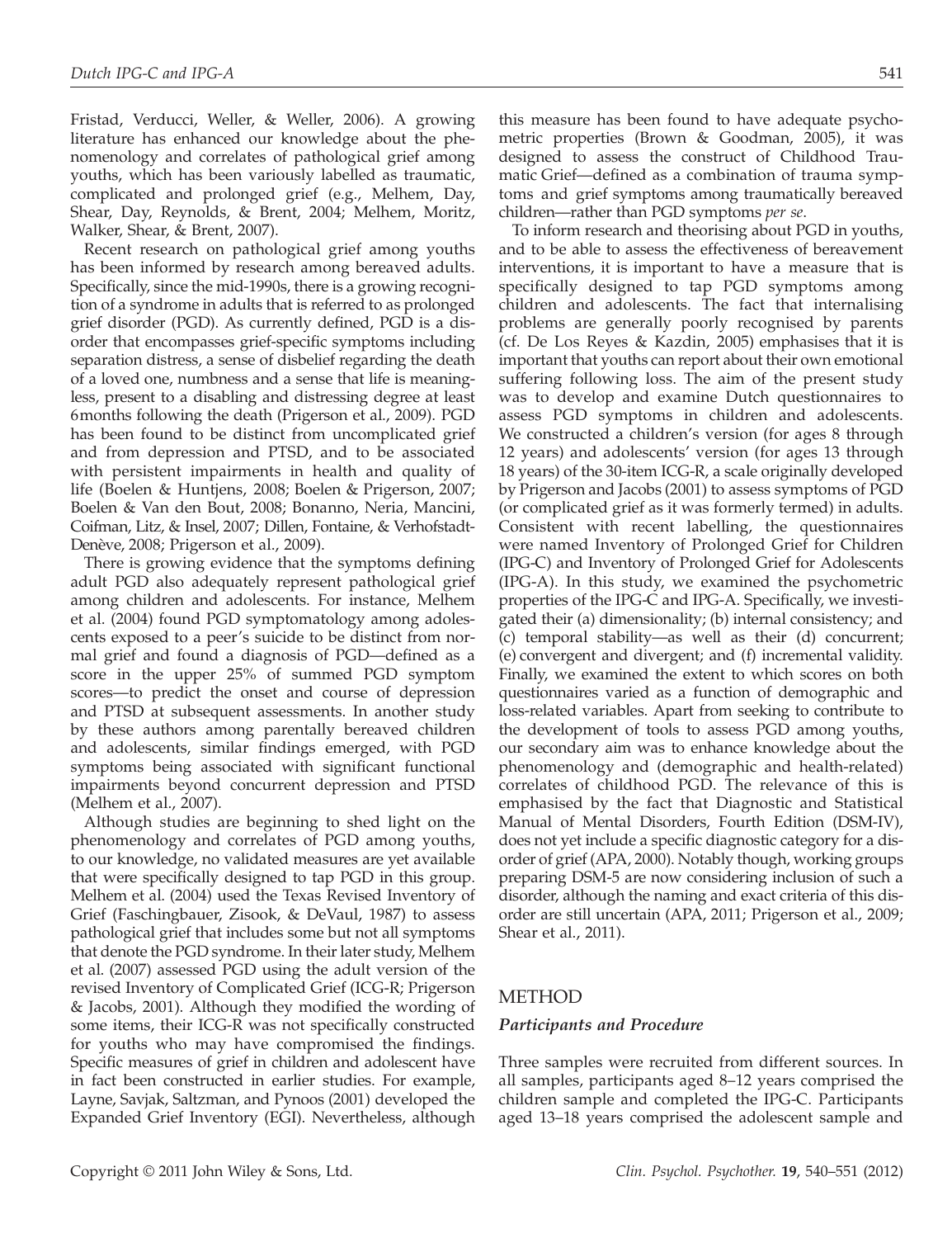completed the IPG-A. Children, adolescents and their parents from Sample 1 completed no additional questionnaires. Children, adolescents and their parents from Samples 2 and 3 completed complementary scales to be described below. Table 1 shows characteristics of all participants. In total, 169 children completed the IPG-C, and 153 adolescents completed the IPG-A.<sup>1</sup>

#### Sample 1

Sample 1 included youths who participated in bereavement projects in Flanders (the Dutch-speaking part of Belgium) led by L.D. They were recruited through (a) media publicity; (b) direct mailing of self-support organisations to their members; (c) contact with victim services; and (d) announcements among psychology graduate students. People were deemed eligible for participation in the bereavement projects if they had lost a parent, brother or sister. Consequently, those who lost other relatives were not included in this sample. Sample 1 included 32 children and 63 adolescents. Assent was obtained from children, informed consent from parents and adolescents.

#### Sample 2

Sample 2 was recruited through collaboration with a national grief support group for children in the Netherlands that offers council and advice to parents and children about grief and bereavement and organises support weekends for children and their parent(s). During the period of data collection for the present study, all families that had a child or adolescent applying for such a weekend were sent a letter. The letter included a description of the study and a stamped refusal card. If no refusal card was received within two weeks, the family was contacted and—if the parent(s) and the child agreed to participate a home visit was planned. Home visits were conducted by trained graduate students. During the visits, aims of the study were explained and questionnaires administered. If so needed, the students could help with the completion of the questionnaires. Assent was obtained from children, informed consent from parents and adolescents. Sample 2 included 100 children and 26 adolescents. Because the support weekends were all focused on children bereaved by the loss of a parent or sibling, this sample did not include any children who lost other relatives. Fourteen randomly selected children and 10 randomly

selected adolescents filled in the IPG-C or IPG-A a second time, approximately 6weeks (M=35.79, standard deviation [SD]=5.47days, range 25–45days) later. These were all participants that were on a waiting list for a support group.

#### Sample 3

The third sample was recruited via several outpatient clinics in the Netherlands. During the period of data collection, consecutive patients aged 8–18 years, who reported emotional problems associated with the death of a parent, sibling or other loved one among the complaints they sought help for, were invited to participate. Those who did so completed questionnaires accompanied by their therapist. Assent was obtained from children, informed consent from parents and adolescents. Sample 3 included 37 children and 64 adolescents. Four randomly selected children and 10 randomly selected adolescents filled in the IPG-C or IPG-A a second time, approximately 6weeks  $(M=34.50, SD=7.36$  days, range 25–46 days) later. These were all participants that were on a waiting list for help.

#### Measures

All participants completed the IPG-C or the IPG-A, together with a questionnaire about demographic (e.g., age) and loss-related (e.g., mode of death) variables. In addition, children and adolescents from Samples 2 and 3 completed the Child PTSD Symptom Scale (CPSS), Children's Depression Inventory (CDI) and Extended Grief Inventory (EGI). Adolescents from Samples 2 and 3 also completed the Youth Self Report (YSR). In Samples 2 and 3, at least one of the parents completed the Child Behaviour Checklist/6–18 (CBCL).

#### Inventory of Prolonged Grief for Children and Inventory of Prolonged Grief for Adolescents

Construction of the IPG-C and IPG-A was accomplished in five steps. We initially strove for a single children's version. Hence, for the first step, wording of the 30 items of the ICG-R (Prigerson & Jacobs, 2001; Dutch adult version by Boelen, Van den Bout, De Keijser, & Hoijtink, 2003) was simplified by three experts in the field of clinical child psychology. In the second step, this version was evaluated by five independent reviewers—two experts on psychological assessment for youths, one expert on child language and two clinical child psychologists with expertise in grief. Reviewers provided narrative feedback on item clarity and appropriateness for the age group (8–18 years). Moreover, they gave suggestions for simplification of instructions and some of the items, for children below 13 years of age. Accordingly, in the third step, it was decided to construct two versions for children and adolescents, respectively. Moreover, it was decided to replace the original 5-point response scale (with anchors 'almost

<sup>&</sup>lt;sup>1</sup>The response rate in Sample 2 was 86% and in Sample 3 was 99%; the distribution of study information in Sample 1 precluded exact monitoring of the response rate, but the impression was that this was over  $\frac{90}{%}$ . Reasons for non-participation were not systematically recorded, but it was our impression that most of the people who refused participation did so because they did not feel that they could profit from participation themselves.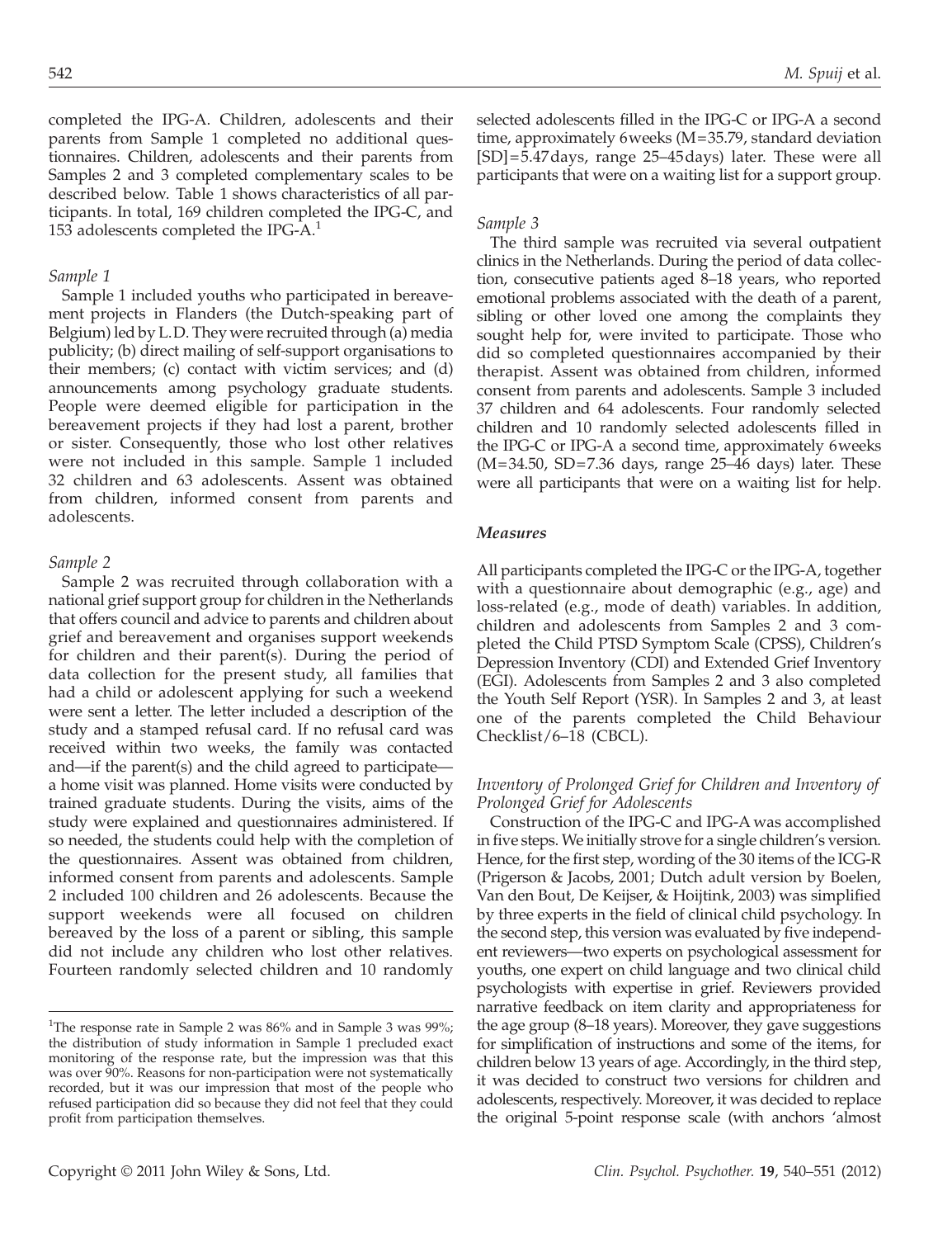|                                                   |            | Sample 1                                                                                                        | Sample 2   |              | Sample 3   |                                                                                    | Combined Samples |              |
|---------------------------------------------------|------------|-----------------------------------------------------------------------------------------------------------------|------------|--------------|------------|------------------------------------------------------------------------------------|------------------|--------------|
|                                                   | Children   | Adolescents                                                                                                     | Children   | Adolescents  | Children   | Adolescents                                                                        | Children         | Adolescents  |
| п                                                 | 32         | 63                                                                                                              | 100        | 26           | 37         | 64                                                                                 | 169              | 153          |
| Demographic Characteristics<br>Gender $(n \ (\%)$ |            |                                                                                                                 |            |              |            |                                                                                    |                  |              |
| Male                                              | 11(34.4)   | 30 (47.6)                                                                                                       | 51(51.0)   | 7(26.9)      | 23(62.2)   | 17(26.6)                                                                           | 85 (53.3)        | 54 (35.3)    |
| Female                                            | 21(65.6)   | 33 (52.4)                                                                                                       | 49 (49.0)  | 19 (73.1)    | 14 (37.8)  | 47 (73.4)                                                                          | 84 (49.7)        | 99 (64.7)    |
| Age $(M(SD))$                                     | 9.97(1.20) | 15.17 (1.35)                                                                                                    | 9.71(1.20) | 14.35 (1.33) | 9.97(1.28) | 15.27 (1.48)                                                                       | 9.82(1.22)       | 15.07 (1.43) |
| Loss-Related Characteristics                      |            |                                                                                                                 |            |              |            |                                                                                    |                  |              |
| Deceased is $(n \ (\%)$                           |            |                                                                                                                 |            |              |            |                                                                                    |                  |              |
| Parent                                            | 17(53.1)   | 41(65.1)                                                                                                        | 93 (93.0)  | 23(88.5)     | 20(54.1)   | 41 $(64.1)$                                                                        | 130 (76.9)       | 105(68.6)    |
| Sibling                                           | 15(46.9)   | 22 (34.9)                                                                                                       | 7(7.0)     | 3(11.5)      | 5(13.5)    | 7(10.9)                                                                            | 27(16.0)         | 32(20.9)     |
| Other relative                                    |            |                                                                                                                 |            |              | 12(32.4)   | 16(25.0)                                                                           | 12(7.1)          | 16(10.5)     |
| Cause of death is $(n \ (\%)$                     |            |                                                                                                                 |            |              |            |                                                                                    |                  |              |
| Illness                                           | 18 (56.2)  | 35(55.6)                                                                                                        | 58 (58.0)  | 14(53.8)     | 23(65.7)   | 41(64.1)                                                                           | 99 (58.6)        | 90 (58.8)    |
| Traumatic (accident,                              | 8(25.0)    | 21(33.3)                                                                                                        | 23(23.0)   | 5(19.2)      | 8(22.9)    | 10(15.6)                                                                           | 39(23.1)         | 36(23.5)     |
| suicide, homicide)                                |            |                                                                                                                 |            |              |            |                                                                                    |                  |              |
| Sudden medical cause                              | 3(9.4)     | 7(11.1)                                                                                                         | 14(14.0)   | 7(26.9)      | 2(5.7)     | 10(15.6)                                                                           | 19(11.2)         | 24 (15.7)    |
| (e.g., heart attack)                              |            |                                                                                                                 |            |              |            |                                                                                    |                  |              |
| Other                                             | 3(9.4)     |                                                                                                                 | 5(5.0)     |              | 2(5.7)     | 3(4.7)                                                                             | 10(5.9)          | 3(2.0)       |
| Death was expected by participants?               |            |                                                                                                                 |            |              |            |                                                                                    |                  |              |
| Yes                                               | 9(28.1)    | 22(36.1)                                                                                                        | 25(25.0)   | 7(28.0)      | 13(35.1)   | 25(39.1)                                                                           | 47 (27.8)        | 54 (36.0)    |
| N <sub>o</sub>                                    | 23(71.9)   | 39 (63.9)                                                                                                       | 75 (75.0)  | 19(72.0)     | 24 (64.9)  | 39(60.9)                                                                           | 122 (72.2)       | 96 (64.0)    |
| Time since loss in                                |            | 29.26 (23.51) 50.77 (40.67)                                                                                     |            |              |            | 32.7 (22.57) 29.64 (24.99) 38.88 (29.64) 41.38 (39.11) 33.05 (24.08) 43.48 (38.22) |                  |              |
| months $(M(SD))$                                  |            |                                                                                                                 |            |              |            |                                                                                    |                  |              |
|                                                   |            |                                                                                                                 |            |              |            |                                                                                    |                  |              |
| <b>Symptom Scores</b><br>IPG-C/IPG-A              |            |                                                                                                                 |            |              |            |                                                                                    |                  |              |
| <b>CDI</b>                                        |            | 51.77 (12.99) 50.52 (11.53) 51.40 (11.43) 50.23 (14.49) 47.95 (10.28) 50.59 (12.18) 50.71 (11.53) 50.50 (12.26) |            |              |            |                                                                                    |                  |              |
|                                                   |            |                                                                                                                 |            |              |            | 9.10 (6.51) 10.35 (7.13) 9.20 (5.22) 14.26 (8.06) 9.13 (6.17) 13.13 (7.97)         |                  |              |

Table 1. Demographic characteristics, loss-related characteristics, and scores on prolonged grief and depression measures across samples

Note. CDI=Children's Depression Inventory. IPG-C= Inventory of Prolonged Grief for Children. IPG-A= Inventory of Prolonged Grief for Adolescents.

never' to 'always') by a 3-point scale, with categories 1=almost never, 2=sometimes, 3=always. This decision was motivated by the fact that (a) the 3-point scale was deemed more easy to comprehend; (b) the 3-point scale matches other widely used questionnaire measures such as the CDI (Kovacs, 2003); and (c) a recent item-response theory analyses of the adult ICG-R indicated that response option thresholds were ordered when items were scored on 3 point scales but not when they were scored on 5-point scales (Boelen & Hoijtink, 2009). In the fourth step, the IPG-C was reviewed by five children between 8 and 12 years old (M=10.05 years) and the IPG-A by five adolescents aged 13 to 18 years (M=15.30 years). Children were asked to comment on the questionnaire's comprehensibility, which led to minor additional changes in wording. In the fifth step, both measures were evaluated again by six other children (three girls) and six other adolescents (three girls).<sup>2</sup> This did not lead to further changes. Thus, the final

versions of the IPG-C and IPG-A both included 30 items, representing symptoms of PGD and other putative markers of debilitating grief symptoms. The general content of each item is shown in Table 2; English translations of the Dutch IPG-C and IPG-A are shown in the Appendix. Respondents were instructed to rate the frequency of each symptom in the preceding month, on 3-point scales (1=almost never, 2=sometimes, and 3=always).

#### Child Post-Traumatic Stress-Disorder Symptom Scale

The CPSS is a 17-item questionnaire that taps symptoms of PTSD symptoms as defined in the DSM (APA, 2000). It was originally constructed by Foa, Johnson, Feeny, and Treadwell (2001; Dutch translation Engelhard, 2005). Respondents rate the occurrence of symptoms on 4-point scales ranging from 0 (not at all/only once a week) to 3 (almost always/five or more times a week). Psychometric properties have been found to be adequate (Foa et al., 2001). In the present sample, the internal consistencies (Cronbach's  $\alpha$ 's) in the combined children sample ( $n=137$ ) and adolescent sample  $(n=90)$  from Samples 2 and 3 were 0.85 and 0.91, respectively.

<sup>&</sup>lt;sup>2</sup>Children and adolescents reviewing the items in the fourth and fifth steps were all bereaved by the loss of a family member, other than a parent or sibling, within the last 3 years.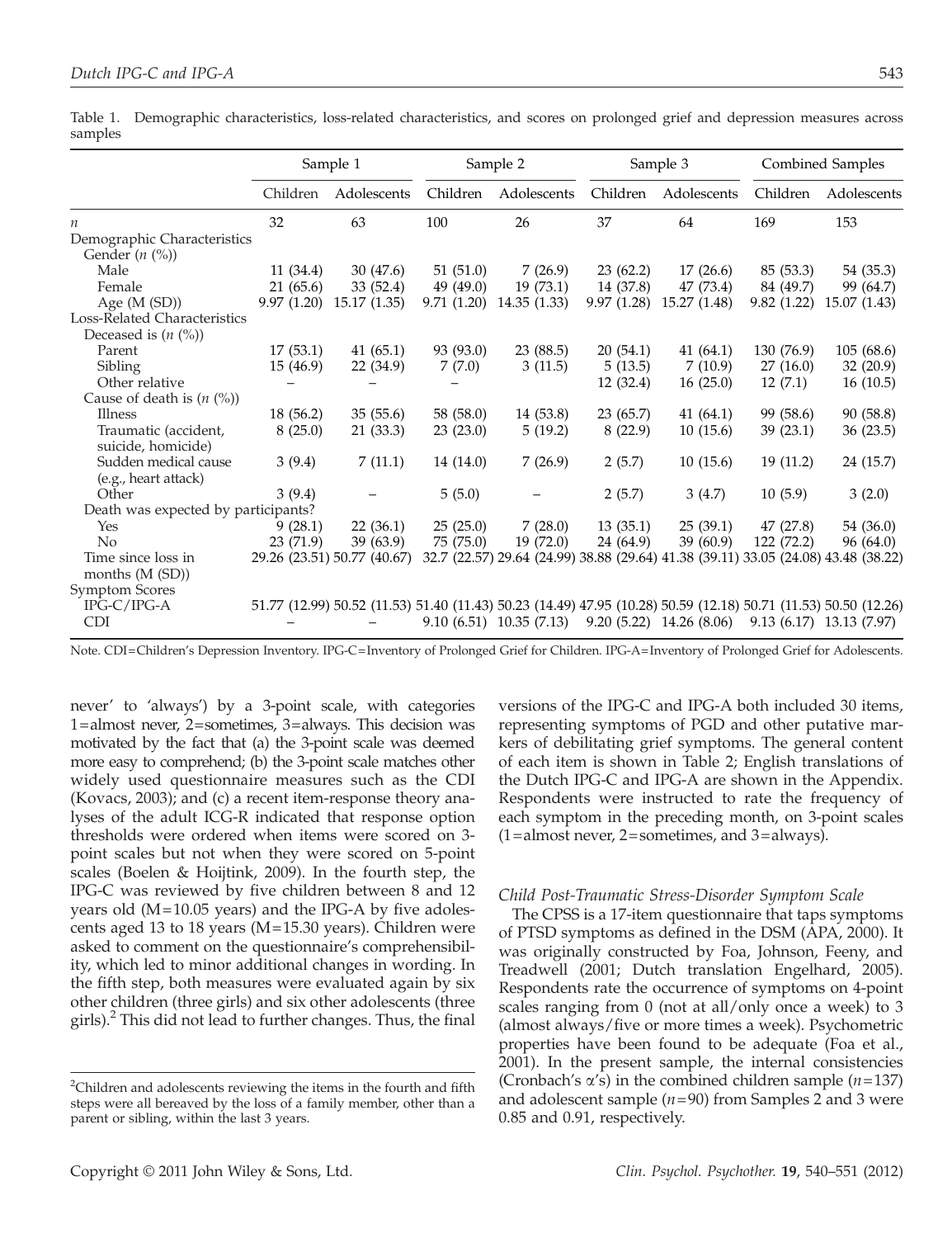|                | Item content                                                        | Factor loadings in combined<br>children sample $(n=169)$ | Factor loadings in combined<br>adolescent sample $(n=153)$ |
|----------------|---------------------------------------------------------------------|----------------------------------------------------------|------------------------------------------------------------|
| 1              | Loss feels devastating                                              | 0.62                                                     | 0.73                                                       |
| $\overline{2}$ | Thinking so much of him/her that it is difficult to do usual things | 0.75                                                     | 0.73                                                       |
| 3              | Memories of him/her are upsetting                                   | 0.47                                                     | 0.53                                                       |
| 4              | Feel it's difficult to accept this loss                             | 0.68                                                     | 0.65                                                       |
| 5              | I yearn for him/her and want to be with him/her                     | 0.65                                                     | 0.69                                                       |
| 6              | I seek places and things that remind me of him/her                  | 0.36                                                     | 0.42                                                       |
| 7              | Feel angry about his/her death                                      | 0.50                                                     | 0.62                                                       |
| 8              | Can hardly believe that s/he died                                   | 0.52                                                     | 0.68                                                       |
| 9              | Feel shocked and overwhelmed by loss                                | 0.60                                                     | 0.89                                                       |
| 10             | Feel it is hard to trust people                                     | 0.68                                                     | 0.67                                                       |
| 11             | Feel distant from other people                                      | 0.49                                                     | 0.61                                                       |
| 12             | Do or feels things that s/he used to do/feel                        | 0.56                                                     | 0.40                                                       |
| 13             | Avoid thinking that s/he is dead                                    | 0.32                                                     | 0.50                                                       |
| 14             | Life feels empty or meaningless                                     | 0.64                                                     | 0.83                                                       |
| 15             | Hear his/her voice                                                  | 0.59                                                     | 0.42                                                       |
| 16             | I see him/her                                                       | 0.63                                                     | 0.34                                                       |
| 17             | Have difficulties to experience feelings                            | 0.55                                                     | 0.80                                                       |
| 18             | Feel guilty being alive while s/he is dead                          | 0.73                                                     | 0.78                                                       |
| 19             | Feel bitter inside                                                  | 0.73                                                     | 0.69                                                       |
| 20             | Feel jealous of others who didn't lose someone                      | 0.37                                                     | 0.50                                                       |
| 21             | Feeling that the future is meaningless                              | 0.79                                                     | 0.81                                                       |
| 22             | Feel lonely since s/he died                                         | 0.68                                                     | 0.79                                                       |
| 23             | Feel that life is worthless                                         | 0.69                                                     | 0.79                                                       |
| 24             | Feel like part of me died                                           | 0.68                                                     | 0.73                                                       |
| 25             | Feel that his/her death changed everything                          | 0.62                                                     | 0.60                                                       |
| 26             | Feel unsafe                                                         | 0.74                                                     | 0.66                                                       |
| 27             | Feel like having no control over things happening                   | 0.62                                                     | 0.79                                                       |
| 28             | Do less well in different areas (in school with friends)            | 0.65                                                     | 0.69                                                       |
| 29             | Feel tense since s/he died                                          | 0.72                                                     | 0.73                                                       |
| 30             | Sleep poorly since s/he died                                        | 0.49                                                     | 0.58                                                       |

Table 2. Abbreviated items of the Dutch IPG-C and IPG-A and factor loadings in the one-factor solutions

Note. IPG-C= Inventory of Prolonged Grief for Children. IPG-A= Inventory of Prolonged Grief for Adolescents.

#### Children's Depression Inventory

The CDI developed by Kovacs (2003) taps symptoms of depression. It contains 27 groups of three statements representing depressive symptoms at increasing levels of severity, scored from 0 (symptom absent) to 2 (symptom present always/most of the time). For all 27 items, respondents select the statement that best describes the severity of the symptom during the preceding week. Items are summed to form an overall depression severity score. The original English (cf. Cole & Martin, 2005) and Dutch versions of the CDI (Timbremont, Braet, & Roelofs, 2008) have adequate psychometric properties. The  $\alpha$ 's in the combined children sample  $(n=137)$  and adolescent sample  $(n=90)$  from Samples 2 and 3 were 0.83 and 0.87, respectively.

#### Extended Grief Inventory

The EGI, constructed by Layne et al. (2001; Dutch version by Dillen, 2005), is a 28-item measure designed to assess Childhood Traumatic Grief—a combination of

symptoms of grief and traumatic stress. Respondents rate the presence of each reaction during the previous month on 5-point scales ranging from 0 (rarely) to 4 (almost always/daily). The EGI constitutes three subscales: (a) Childhood Traumatic Grief; (b) Ongoing Presence; and (c) Positive Memories (Brown & Goodman, 2005). The first scale (23 items) assesses a combination of grief and post-traumatic stress reactions, the second (2 items) taps a sense of presence of the deceased, and the third (3 items) assesses the presence of positive memories of the deceased. Prior research has supported the psychometric properties of the EGI (Brown & Goodman, 2005). In the present samples, it was found that the three subscales had  $\alpha$ 's of 0.91, 0.49 and 0.64, respectively, in the combined children samples, and 0.95, 0.47 and 0.54 in the combined adolescent samples from Samples 2 and 3.

#### Child Behaviour Checklist/6–18

The CBCL is a measure of emotional and behavioural problems of children and adolescents (aged 6–18 years)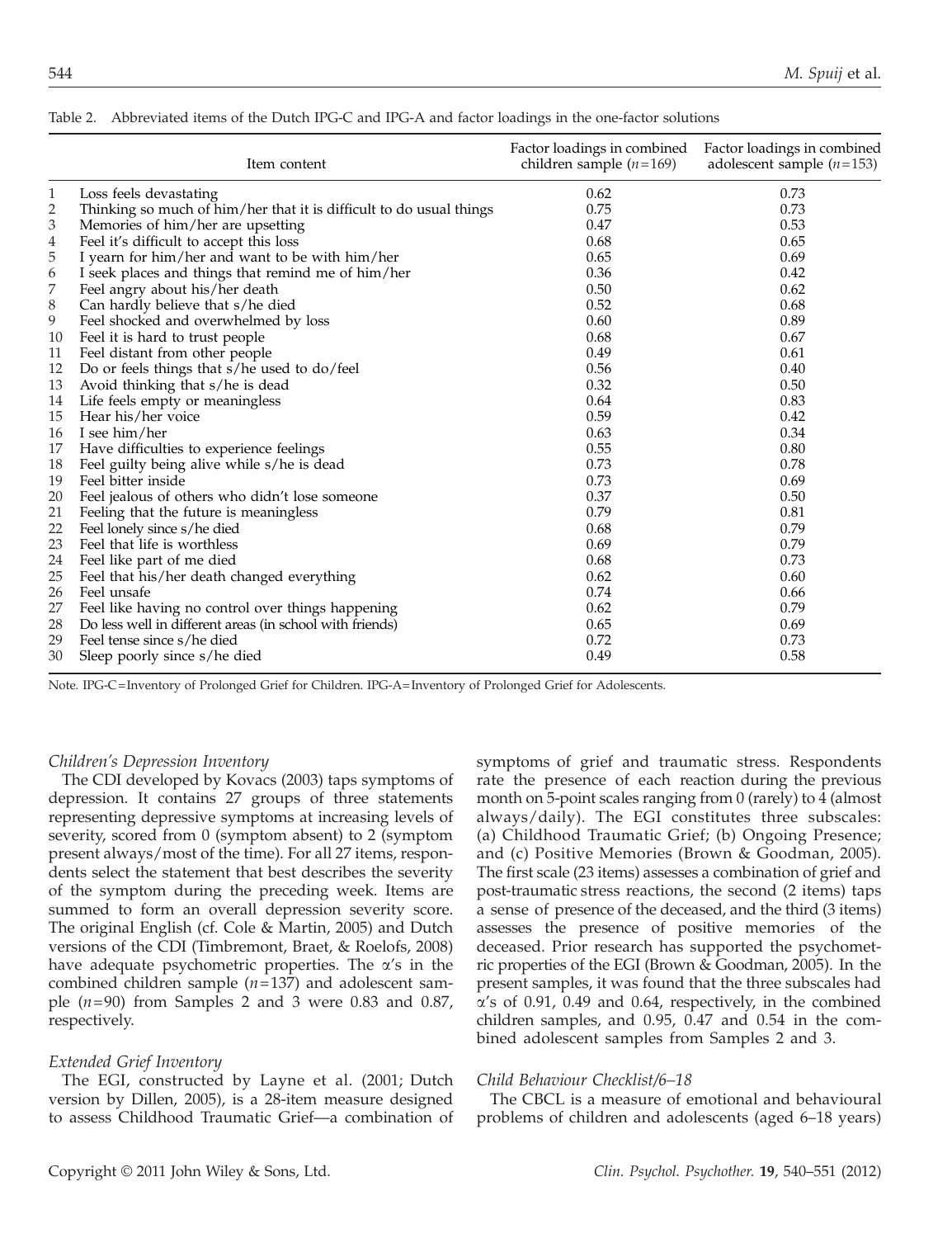constructed by Achenbach and Rescorla (2001; Dutch translation, Verhulst, Van der Ende, & Koot, 1996). It includes 118 items, representing different problem areas (e.g., anxious, depressive, somatic symptoms, aggressive behaviour, attentional problems). The measure can be completed by parents or other people close to the child. Items are rated on 3-point scales (0=not true, 1=somewhat or sometimes true, 2=very true/often true) and tap into eight different problem areas. Scores on some of these areas can be summed to obtain indices of Internalising Problems and Externalising Problems, whereas the summed score of all items represents a total problem score. Psychometric properties of the original version (Achenbach & Rescorla, 2001) and Dutch version (Verhulst et al., 1996) are adequate. In Samples 2 and 3, at least one of the parents completed the CBCL. In case both parents completed the scale, we only used data from one randomly selected parent. Random selection of CBCL's was justified, given that correlations between the father's and mother's version, if available, were high. $3$  The internal consistencies of the Internalising subscale, the Externalising subscale and the Total scale in the combined children samples from Samples 2 and 3 were 0.95, 0.89 and 0.91, respectively, and in the combined adolescent samples from Samples 2 and 3 were 0.96, 0.88 and 0.92, respectively.

# Youth Self Report

The YSR, developed by Achenbach and Rescorla (2001), is a 120-item measure of emotional and behavioural problems among youngsters between 11 and 18 years of age. Its items are comparable with those of the CBCL except that they are written in the first person and completed by youngsters between 11 and 18 years of age. Items representing problems are rated using a forced-choice response format (0=not true, 1=somewhat/sometimes true, 2=very/often true). As with the CBCL, indices of Internalising Problems and Externalising Problems, as well as a Total Problem score can be obtained from the measure. Psychometric properties of the original version (Achenbach & Rescorla, 2001) and the Dutch version (Verhulst, Van der Ende, & Koot, 1997) are adequate. In the present study, the YSR was only completed by adolescents from Samples 2 and 3. The YSR yielded Cronbach's a's of 0.94 (Internalising Problems), 0.89 (Externalising Problems) and 0.87 (Total scale) in the combined adolescents samples from Samples 2 and 3.

# Statistical Analyses

First, the dimensionality of the IPG-C and the IPG-A was examined, using exploratory factor analysis implemented in MPLUS 4 with maximum-likelihood estimation (Muthén & Muthén, 2007). The dimensionality of the IPG-C was examined using the three combined children samples  $(n=169)$ . The dimensionality of the IPG-A was examined using the three combined adolescent samples  $(n=153)$ . Second, the internal consistency and temporal stability of the IPG-C and IPG-A were examined. Next, several predictions were tested with respect to the validity of the IPG-C and the IPG-A. With respect to the concurrent validity, it was expected that PGD severity as tapped by the IPG-C and IPG-A would be significantly and positively associated with the severity of concomitant depression severity (CDI), PTSD severity (CPSS), and internalising problems, externalising problems and total problems as indexed by the CBCL. In addition, IPG-A scores were expected to be positively associated with YSR scores. With respect to the convergent and divergent validity, it was expected that the IPG-C and IPG-A both would be more strongly (and positively) associated with the Childhood Traumatic Grief subscale from the EGI, tapping a construct that is similar to PGD, than with the Ongoing Presence and Positive Memories subscales from the EGI, tapping dissimilar constructs. With respect to the incremental validity, we predicted that scores on the IPG-C and IPG-A would be significantly and positively associated with the degree to which children and adolescents experienced impairments in functioning as a result of the loss (indexed by one item from the IPG-C and IPG-A), even when controlling for concomitant depression (CDI) and PTSD (CPSS) severity. Finally, we explored the extent to which IPG-C and IPG-A scores differed as a function of demographic and loss-related variables that we assessed (see Table 1).

# RESULTS

# Characteristics of the Study Samples

Table 1 shows background and loss-related characteristics of the three samples. Across the samples, most participants had lost a parent. Most losses were due to illness and were experienced as being unexpected. Scores on the IPG-C and IPG-A (minimum 30, maximum 90) and the CDI are also shown in Table 1. Scores on the IPG-C did not differ between the three children's samples  $(F(2,$  $166$ =1.38,  $p=0.26$ ). Likewise, scores on the IPG-A did not differ between the three adolescent samples  $(F<1)$ . Children and adolescents from Samples 2 and 3 completed the CDI. In comparison with reference groups from the study by Timbremont, Braet, and Roelofs (2008), scores fell in the subclinical range.

<sup>&</sup>lt;sup>3</sup>Specifically, for 39 children from Samples 2 and 3, data were available from both parents. The correlations between scores of the fathers and mothers for the Internalising score was  $r=0.87$ , for the Externalising score was  $r=0.92$  and for the Total score was  $r=0.87$  ( $p's < 0.001$ ). For 40 adolescents from these samples, data were also available from both parents. Correlations between scores of the fathers and mothers for the Internalising score was  $r=0.72$ , for the Externalising score was  $r=0.85$  and for the Total score was  $r=0.78$  ( $p's < 0.001$ ).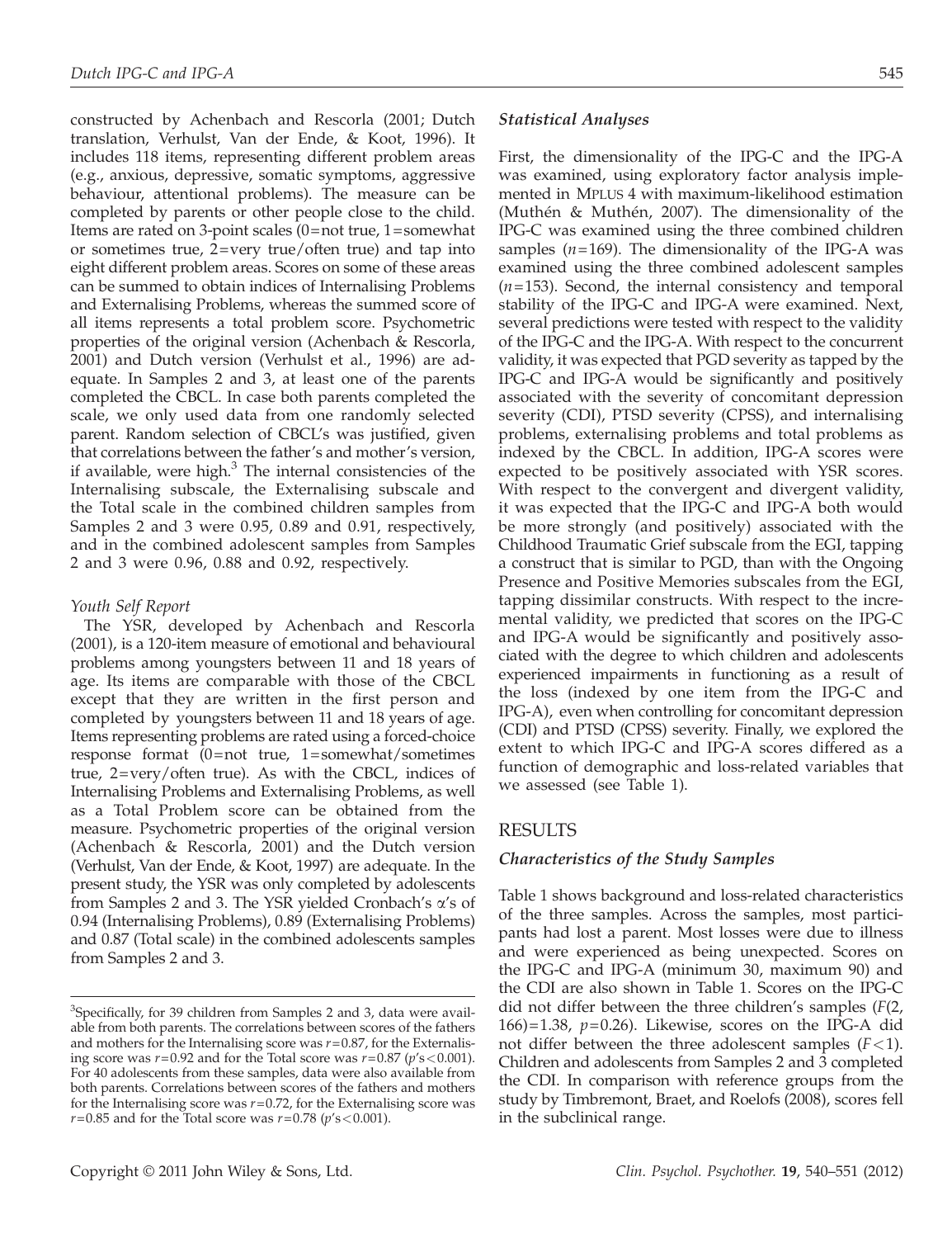#### Dimensionality

#### Inventory of Prolonged Grief for Children

Exploratory factor analysis on the IPG-C, using data from the combined children samples  $(n=169)$ , resulted in the emergence of seven factors with eigenvalues greater than 1.00 (i.e., 11.94, 2.05, 1.63, 1.56, 1.26, 1.05 and 1.02). However, there were reasons to conclude that the IPG-C items are best characterised as one factor. First, the first factor explained 38% of the variance in the ICG-C with the second through the seventh factors each adding only 3 to 6% to the variance explained by the first factor. Second, inherent to that, the scree plot revealed a clear break after the first component. Thirdly, as shown in Table 2, in the one-factor solution, all 30 items had factor loadings  $\geq$ 0.30. Finally, in the models with more than one factor, several items loaded highly on more than one factor, and the components could not be interpreted in a meaningful way. Overall, the findings suggested that, within the present dataset, the IPG-C items clustered together into one underlying dimension of PGD symptomatology.

#### Inventory of Prolonged Grief for Adolescents

Exploratory factor analysis on the IPG-A, using data from the combined adolescent samples  $(n=153)$ , resulted in the emergence of six factors with eigenvalues greater than 1.00 (i.e., 13.92, 2.23, 2.04, 1.58, 1.22 and 1.02). However, as with the IPG-C, it seemed that the IPG-A items are best characterised as one factor. First, the first factor explained 45% of the variance in the ICG-C with the second through the sixth factors each adding only 3.5 to 6.5% to the variance explained by the first factor. Second, the scree plot showed a clear break after the first component. Third, as shown in Table 2, in the one-factor solution, all items had factor loadings  $\geq 0.30$ . Finally, in the models with more than one factor, several items again had strong loadings on more than one factor, and the factors did not seem to represent easily interpretable aspects of PGD. Overall, the findings suggested that, in the current dataset, the IPG-A items represented a single dimension of PGD symptomatology.

#### Internal Consistency

#### Inventory of Prolonged Grief for Children

Cronbach's  $\alpha$  for the children in Sample 1 was 0.94, in Sample 2 was 0.91, and in Sample 3 was 0.89. For the combined children samples ( $n=169$ ), the  $\alpha$  was 0.91. In line with the results of the exploratory factor analysis, in the combined children samples, the item-total correlations were all positive and ranged from 0.24 (item 13) to 0.63 (item 26). Seventeen items had item-total correlation greater than 0.50, and the  $\alpha$  did not increase with the deletion of a single item.

#### Inventory of Prolonged Grief for Adolescents

Cronbach's  $\alpha$  for the adolescents in Sample 1 was 0.93, in Sample 2 was 0.96, and in Sample 3 was 0.93. For the combined adolescent samples  $(n=153)$ , the  $\alpha$  was 0.94. In the combined samples, the item-total correlations were all positive and ranged from 0.27 (item 16) to 0.75 (item 9). Twenty items had item-total correlation greater than 0.50, and the  $\alpha$  did not increase with a deletion of a single item.

#### Temporal Stability

#### Inventory of Prolonged Grief for Children

The test–retest correlation for the 18 children from Samples 2 and 3 who completed the IPG-C twice with a 4-week to 6-week interval was  $r=0.88$  ( $p<0.001$ ).

#### Inventory of Prolonged Grief for Adolescents

The test–retest correlation for the 20 adolescents from Samples 2 and 3 who completed the IPG-C twice with a 4-week to 6-week interval was  $r=0.72$  ( $p<0.001$ ).

#### Concurrent Validity

#### Inventory of Prolonged Grief for Children

Correlations of the IPG-C with the CDI, CPSS and CBCL scores for the combined children from Samples 2 and 3 are shown in Table 3. As predicted, the IPG-C was significantly and positively correlated with indices of depression (CDI) and PTSD (CPSS). Unexpectedly,

Table 3. Correlations between study measures among children and adolescents from Samples 2 and 3

|                                 | IPG-C    |     | IPG-A    |    |
|---------------------------------|----------|-----|----------|----|
|                                 | r        | п   | r        | п  |
| Post-Traumatic Stress (CPSS)    | $0.78**$ | 135 | $0.76**$ | 90 |
| Depression (CDI)                | $0.62**$ | 134 | $0.69**$ | 90 |
| Childhood Traumatic Grief (EGI) | $0.86**$ | 135 | $0.91**$ | 89 |
| Ongoing Presence (EGI)          | $0.52**$ | 135 | $0.30*$  | 89 |
| Positive Memories (EGI)         | $0.38**$ | 135 | 0.21     | 89 |
| Internalising Problems (CBCL)   | 0.09     | 134 | $0.33*$  | 83 |
| Externalising Problems (CBCL)   | 0.05     | 134 | $0.36*$  | 83 |
| Total Problems (CBCL)           | 0.11     | 134 | $0.40**$ | 83 |
| Internalising Problems (YSR)    |          |     | $0.62**$ | 84 |
| Externalising Problems (YSR)    |          |     | 0.21     | 84 |
| Total Problems (YSR)            |          |     | $0.49**$ | 84 |

Note. Samples sizes differ due to occasional missing values. CBCL=Child Behaviour Checklist. CDI=Children's Depression Inventory. CPSS=Child Post-traumatic Stress-Disorder Symptom Scale. EGI=Extended Grief Inventory. IPG-C=Inventory of Prolonged Grief for Children. YSR=Youth Self Report.

 $*_{p<0.01}$ . \*\*p $< 0.001$ .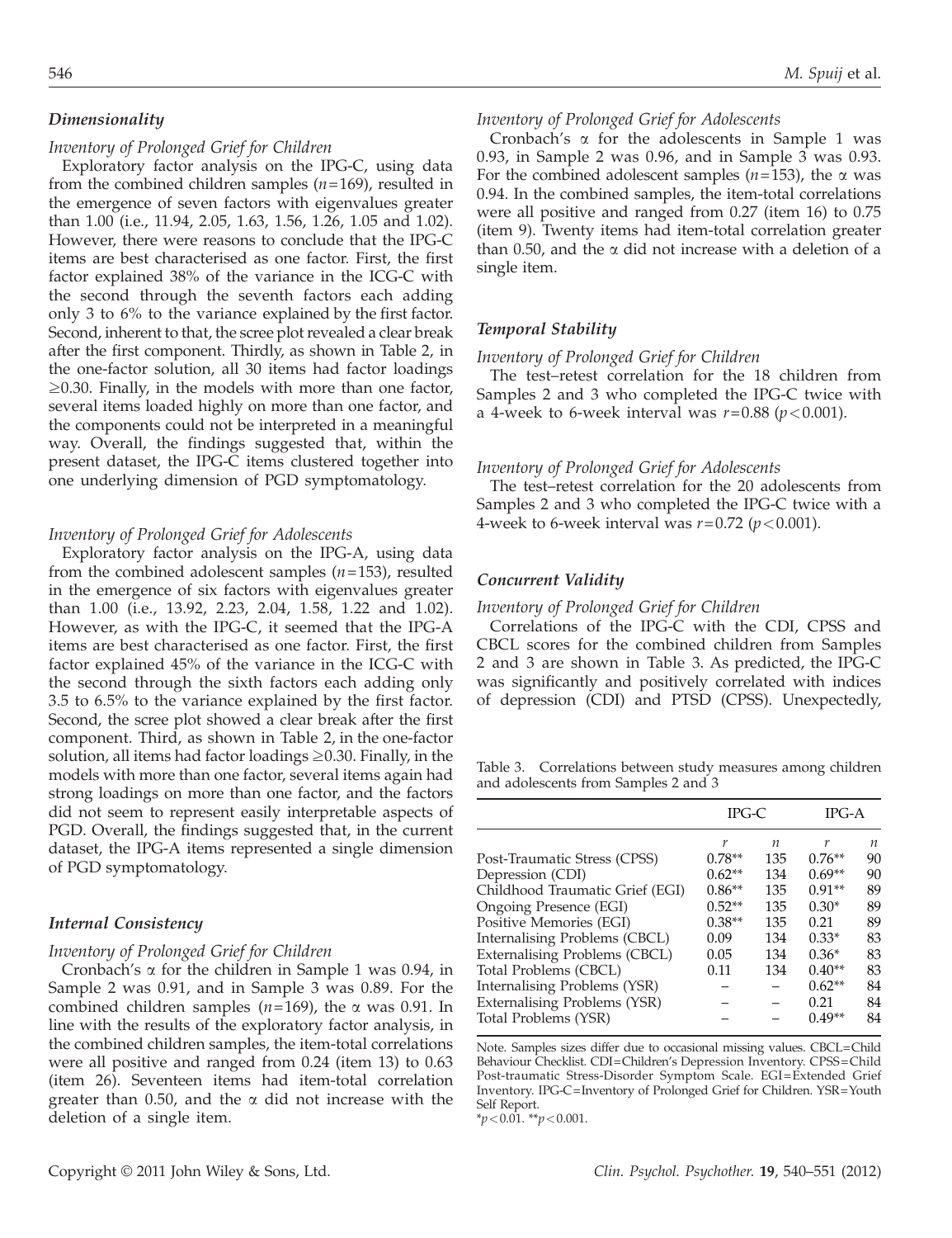IPG-C scores were not significantly correlated with the CBCL scores.

#### Inventory of Prolonged Grief for Adolescents

Correlations of the IPG-A with the CDI, CPSS, CBCL and YSR scores for the combined adolescent from Samples 2 and 3  $(n=90)$  are also shown in Table 3. As predicted, the IPG-A was significantly and positively correlated with measures of depression (CDI) and post-traumatic stress (CPSS), with scores on the CBCL and with self-rated Internalising Problems and the Total Problems score on the YSR. Unexpectedly, IPG-A scores were unrelated to externalising scores on the YSR.

#### Convergent and Divergent Validity

#### Inventory of Prolonged Grief for Children

Correlations of the IPG-C with the EGI subscales for the children from Samples 2 and 3  $(n=135)$  are shown in Table 3. As predicted, the IPG-C was more strongly associated with the Childhood Traumatic Grief subscale than with the Ongoing Presence and Positive Memories subscales. Differences between correlations were significant  $(r=0.86 \text{ versus } r=0.52; t=7.01, p<0.001, \text{ and } r=0.86 \text{ versus }$  $r=0.38; t=8.81, p<0.001$ ).

#### Inventory of Prolonged Grief for Adolescents

Table 3 also shows correlations of the IPG-A with the EGI subscales for adolescents from Samples 2 and 3  $(n=90)$ . As predicted, the correlation with the Childhood Traumatic Grief subscale was higher than with the Ongoing Presence and Positive Memories subscales. Again, differences between correlations were significant  $(r=0.91 \text{ versus } r=0.30; t=9.35, p<0.001, \text{ and } r=0.91 \text{ versus.}$  $r=0.21; t=9.86, p<0.001$ ).

### Incremental Validity

#### Inventory of Prolonged Grief for Children

Among the children from Samples 2 and 3  $(n=135)$ higher scores on the impairment in functioning item of the IPG-C (item 28) were significantly correlated with the summed score of the other 29 items of the IPG-C:  $r=0.54$ ,  $p<0.001$ . Regression analysis showed that—when controlling for the shared variance between scores on the IPG-C (without item 28), the CDI and the CPSS— IPG-C scores ( $\beta$ =0.26, *t*=2.29, *p*<0.05) but not scores on the CDI ( $\beta$ =0.19, *t*=1.81, *p*<0.10) and the CPSS ( $\beta$ =0.21,  $t=1.67$ ,  $p<0.10$ ) predicted scores on this impairment in functioning item.

#### Inventory of Prolonged Grief for Adolescents

Similarly, among the adolescents from Samples 2 and 3  $(n=90)$ , higher scores on the impairment in functioning item from the IPG-A (item 28) were significantly correlated with higher total scores on the IPG-A (omitting this particular item);  $r=0.64$ ,  $p<0.001$ . Regression analysis showed that—when controlling for the shared variance between scores on the IPG-A (without item 28), the CDI and the CPSS—IPG-A scores ( $\beta$ =0.39, *t*=2.84, *p*<0.01) but not scores on the CDI ( $\beta$ =0.08, *t*=0.64, *p*=0.53) and the CPSS ( $\beta$ =0.21, t=1.49, p=0.14) predicted scores on this item.

# Demographic and Loss-Related Correlates of PGD Severity

# Inventory of Prolonged Grief for Children

In the combined children samples from Samples 1, 2 and  $3(n=169)$ , scores on the IPG-C varied as a function of time from loss  $(r=-0.22, p<0.05)$  with lower scores being observed among those further removed from their loss. Scores did not vary as a function of age, gender, relationship to the deceased, cause of death and expectedness of the death.

# Inventory of Prolonged Grief for Adolescents

In the combined adolescent samples from Samples 1, 2, and 3 ( $n=153$ ), scores on the IPG-A also varied as a function of time from loss  $(r=-0.23, p<0.05)$  but none of the other background and loss-related variables that we assessed.

# DISCUSSION

The aim of the present study was to examine psychometric properties of two questionnaires for the assessment of PGD symptoms among children (aged 8–12 years) and adolescents (aged 13–18 years), called the IPG-C and IPG-A, respectively. In doing so, we also aimed to enhance knowledge about the phenomenology and correlates of PGD symptoms in these groups. The questionnaires were adjusted versions of the 30-item revised Inventory of Complicated Grief (ICG-R), a scale originally developed by Prigerson and Jacobs (2001) to assess PGD in adults. The main findings can be summarised as follows.

First, it was found that both the IPG-C and the IPG-A represented one underlying dimension of PGD symptom severity. These findings are consistent with prior research among children and adolescents (e.g., Melhem et al., 2007) and adults (e.g., Boelen et al., 2003; Boelen & Hoijtink, 2009), which have also shown that PGD symptoms form a unidimensional construct. Second, Cronbach's a's of both questionnaires were high, further supporting that the variety of emotional (e.g., yearning), behavioural (e.g., avoidance), cognitive (e.g., reduced sense of meaning), interpersonal (e.g., reduced trust) and experiential (e.g.,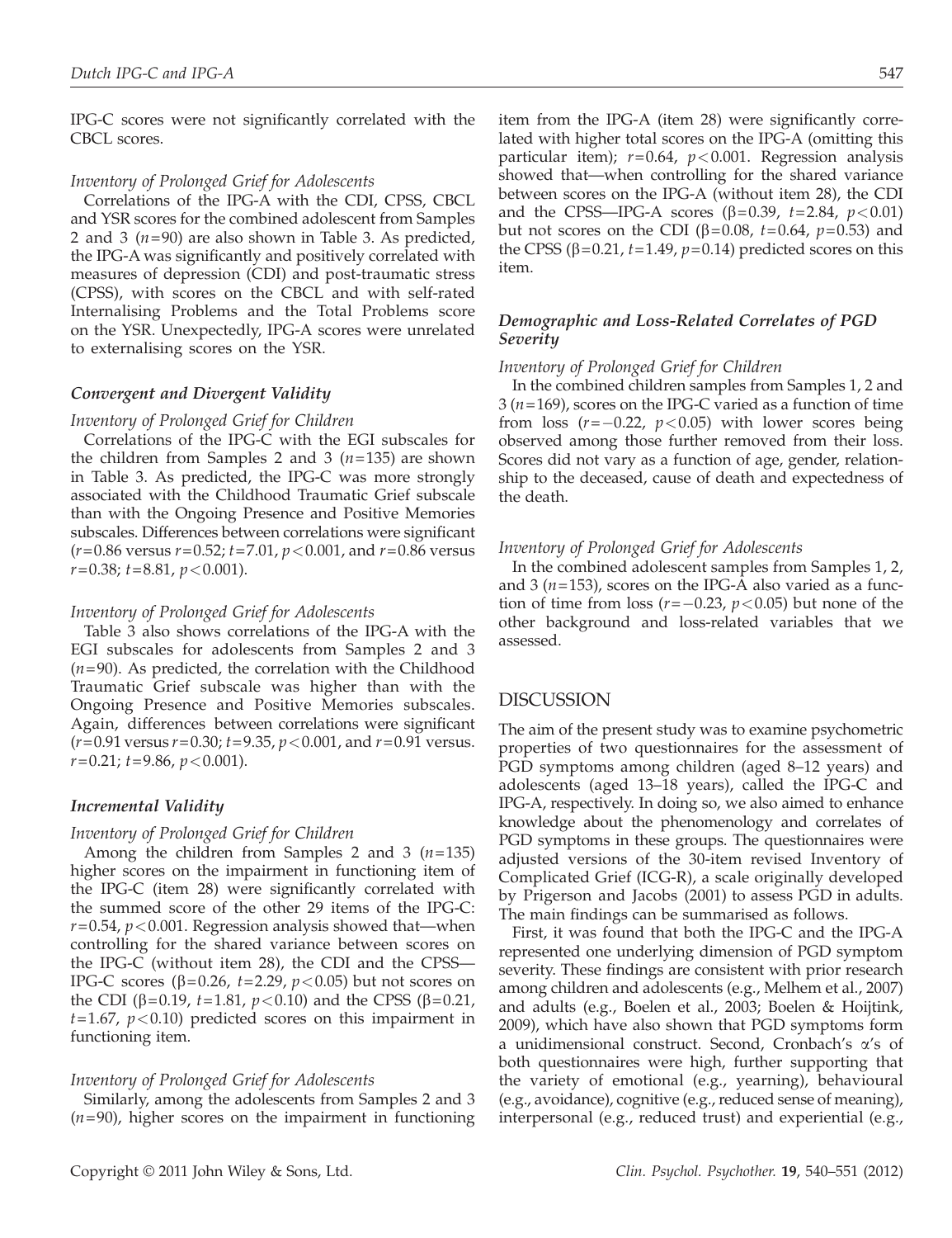seeing the lost person) symptoms form a unitary and internally consistent construct. Third, test–retest analyses showed that the endorsement of items was stable across a 6-week period.

The fourth main finding was that higher scores on the IPG-C and the IPG-A were significantly correlated with symptoms of depression and PTSD, attesting to the concurrent validity of both questionnaires. Notably, among children, scores on the IPG-C were not significantly correlated with their parent's rating of internalising and externalising problems as indexed by the CBCL. However, among adolescents, scores on the IPG-A were in fact correlated with CBCL scores. These findings can be interpreted as indicating that parent's estimation of the severity of loss-related problems of their offspring is more accurate when these children are older (i.e., >12 years). Moreover, the findings suggest that it is important to be able to have young children (i.e., <13 years) report about their own grief, instead of solely relying on their parents' observation of their degree of emotional suffering following loss. The finding that parents seem more aware of the suffering of adolescents than of children seems unexpected. It is notable though that this may be due to the composition of the present study groups. That is, the combined adolescents from Samples 2 and 3 included relatively more participants who sought help at outpatient clinics (i.e., 64/90=71%) compared with the combined children (i.e., 37/137=27%). To the extent that adolescents who seek help are more inclined to communicate about their feelings than children who do not seek help, it is likely that parents of adolescents were more aware of their children's suffering than parents of younger children. At the same time, it is also possible that parents are generally more aware of the possible devastation a loss may bring about and more inclined to monitor the effects thereof, when their children are older.

We also examined the correlations of the IPG-C and the IPG-A with symptoms of Childhood Traumatic Grief, and the experience of 'ongoing presence' and 'positive memories' as tapped by the EGI (Brown & Goodman, 2005). As predicted, both the IPG-C and IPG-A were more strongly associated with Childhood Traumatic Grief—a construct that is similar to PGD—than with a sense of ongoing presence and positive memories of the lost person, constructs that are different from PGD symptoms. These findings support the convergent and divergent validity of the IPG-C and the IPG-A. Furthermore, these findings indicate that PGD symptoms in children and adolescents are phenomenologically similar to combination of grief and post-traumatic stress symptoms implicated in the concept of childhood traumatic grief. Findings obtained with the EGI should be interpreted with some caution, given that the internal consistencies of its subscales were not very strong.

Our findings also revealed that scores on the IPG-C and the IPG-A were significantly correlated with the degree to which participants reported impairments in functioning as a result of the loss. These associations remained significant when controlling for concomitant depression and PTSD symptom severity. These particular findings provide initial support for the incremental validity of the IPG-C and the IPG-A. Moreover, it is in keeping with prior findings among children and adolescents (Melhem et al., 2007) and adults (Boelen & Prigerson, 2007; Bonanno et al., 2007) that PGD symptoms have a specific linkage with impairments in functioning beyond symptoms of depression and post-traumatic stress.

In our final rounds of analyses, we found that scores on the IPG-C and the IPG-A were lower among children and adolescents that were further removed from their loss but did not vary as a function of other demographic and loss-related variables, including age, gender, and mode and expectedness of the death. Again, these findings are fully consistent with findings from Melhem et al. (2007). Although more studies are needed to further elucidate possible correlates and risk factors for increased PGD severity in children and adolescents, these findings suggest that factors other than demographic variables and aspects of the loss event—possibly including cognitive behavioural variables such as thinking and coping styles—are more important determinants of PGD symptom severity (cf. Boelen & Spuij, 2008).

Altogether, the present findings suggest that the IPG-C and the IPG-A are reliable and valid tools to examine PGD symptomatology among children and adolescents. Thus, both scales may be used in future research examining causes and consequences of PGD in these groups, as well as in treatment studies examining the effectiveness of bereavement interventions for youths. Moreover, the findings enhance our knowledge of the phenomenology of childhood PGD in showing that PGD symptoms form a unidimensional construct that is associated with depression, PTSD, functional impairments and—at least among adolescents older than 12 years of age—with the severity of internalising and externalising problems as observed by their parents.

Some limitations should be taken into account when interpreting the present findings. First and foremost, both the IPG-C and the IPG-A are adjusted versions of an adult measure of PGD, the ICG-R. Consequently, the conceptualisation of childhood PGD as examined in this study is an extension of PGD as defined in adults (Prigerson & Jacobs, 2001; Prigerson et al., 1999). It would be useful for future studies to investigate if there are other symptoms, beyond those included in the item pool of the ICG-R, that are also or even more specifically indicative of problematic grief among youths. Second, the present study tested Dutch versions of the IPG-C and the IPG-A. Although it is conceivable that the present findings are generalisable to other Western, including English-speaking cultures, the psychometric properties of versions of the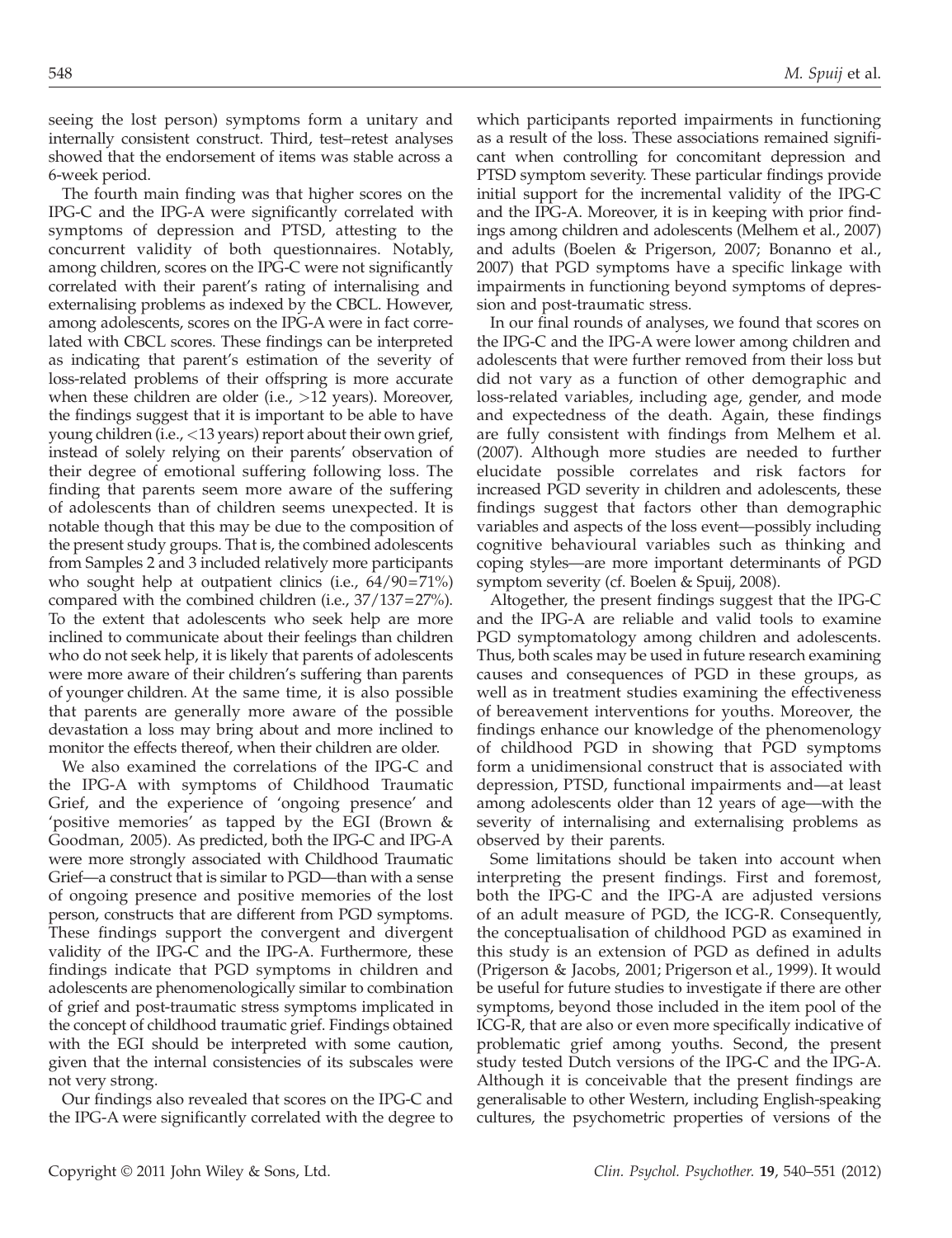questionnaires in other languages remain to be tested. Third, given the variety of methods of recruitment, most of the analyses that we conducted relied on a rather heterogeneous group of children and adolescents. Thus, it would be interesting for future studies to further examine psychometric properties of the IPG-C and the IPG-A, and—more generally—the phenomenology of childhood PGD, in more specified and homogeneous groups (e.g., children suffering severe emotional problems following loss). As a related point, although the cultural background of participants was not systematically assessed, it was our impression that most participants had a Western origin. Thus, generalisation of the present findings to non-Western subgroups remains to be determined. Fourth, CBCLs for participants from Samples 2 and 3 were completed by parents. Because of their own grief, these parents possibly were not the most reliable informants of their children's problems. Thus, it would be relevant for future studies to correlate PGD severity with indices of children's impairments rated by other, more distant informants such as teachers. A final point is that in Samples 2 and 3, participants completed questionnaires with the possible assistance of a student or their therapist, respectively. Such assistance was not present in Sample 1. Although this likely has not affected the current findings (particularly since most analyses were based on data from Samples 2 and 3) future studies should preferably provide assistance to all participants comprising the study group.

Notwithstanding these considerations, the current findings indicate that PGD symptoms can be reliably assessed among children and adolescents, using adjusted versions of the ICG-R (Boelen et al., 2003; Prigerson & Jacobs, 2001). The current study findings also provide further evidence of the existence and clinical significance of PGD symptoms among children and adolescents. Further studies are needed to examine causes, correlates, and consequences of these symptoms and, taking into account the lack of effective interventions for childhood grief (Currier, Holland, & Neimeyer 2007), useful treatments for these symptoms. The importance of such studies is stressed by the fact that, as noted, working groups preparing DSM-5 are considering inclusion of a new category for a specific disorder of grief in this influential diagnostic system (see APA, 2011).

# ACKNOWLEDGEMENTS

The authors thank the Dutch Association for Grief Counseling (Landelijke Stichting Rouwbegeleiding, LSR) and the Dutch association Stichting Achter de Regenboog (providing support for bereaved children) for their help in the collection of data. L.D. thanks the Fund for Scientific Research Flanders for funding the research that made it possible to collect data of Sample 1.

# APPENDIX

English translations of the Dutch Inventory of Prolonged Grief for Children (IPG-C) and Dutch Inventory of Prolonged Grief for Adolescents (IPG-A)

|    | IPG-C                                                                                                               | IPG-A                                                                                                 |
|----|---------------------------------------------------------------------------------------------------------------------|-------------------------------------------------------------------------------------------------------|
| 1  | That s/he died, feels<br>as something that has                                                                      | Idem.                                                                                                 |
| 2  | torn everything apart.<br>I find it hard to do the<br>things I normally do,<br>because I think of                   | I think of him/her so often, that<br>it's hard for me to do the things I<br>usually do.               |
| 3  | him/her so much.<br>Thinking of him/her<br>confuses me.                                                             | Memories of him/her upset me.                                                                         |
| 4  | It feels difficult that s/<br>he died; I think it's not<br>fair.                                                    | I find it hard to accept that s/he is<br>dead.                                                        |
| 5  | I would like to be with<br>him/her.                                                                                 | I long for him/her.                                                                                   |
| 6  | I want to go to places<br>that are related to<br>him/her.                                                           | I seek out and feel attracted to<br>places and things that are<br>associated with him/her.            |
| 7  | I am angry about his/<br>her death.                                                                                 | Idem.                                                                                                 |
| 8  | I cannot believe that<br>s/he died.                                                                                 | I can hardly believe that s/he<br>died.                                                               |
| 9  | His/her death has<br>scared me; I am                                                                                | I feel numb or overwhelmed<br>by his/her death; I am totally                                          |
|    | totally upset by it.<br>10 I find it difficult to<br>trust other people                                             | upset by it.<br>Idem.                                                                                 |
| 11 | since s/he has died.<br>I find it difficult to<br>love other people<br>since s/he died.<br>12 I do or feel the same | I feel unable to love other people<br>or feel distant from other people,<br>since s/he died.<br>Idem. |
|    | things as s/he did.<br>13 I don't want to think<br>about the fact that s/<br>he is dead.                            | I do everything to avoid thinking<br>about the fact that s/he is dead.                                |
|    | 14 I feel no interest in<br>things since s/he died.                                                                 | Life feels empty or meaningless<br>since s/he died.                                                   |
|    | 15 I hear his/her voice<br>speak to me.                                                                             | Idem.                                                                                                 |
|    | 16 I see him/her stand in<br>front of me.                                                                           | Idem.                                                                                                 |
|    | 17 It feels as if nothing<br>really touches me.                                                                     | Idem.                                                                                                 |
|    | 18 It feels unfair that I am<br>still alive while s/<br>he is dead; I feel<br>guilty about that.                    | I feel guilty about the fact that I<br>am still alive while s/he is dead.                             |
|    | 19 I continue to feel<br>angry about his/her                                                                        | I feel bitter and angry inside,<br>because of his/her death.                                          |
|    | death.<br>20 I am jealous of people<br>who did not lose<br>someone.                                                 | Idem.                                                                                                 |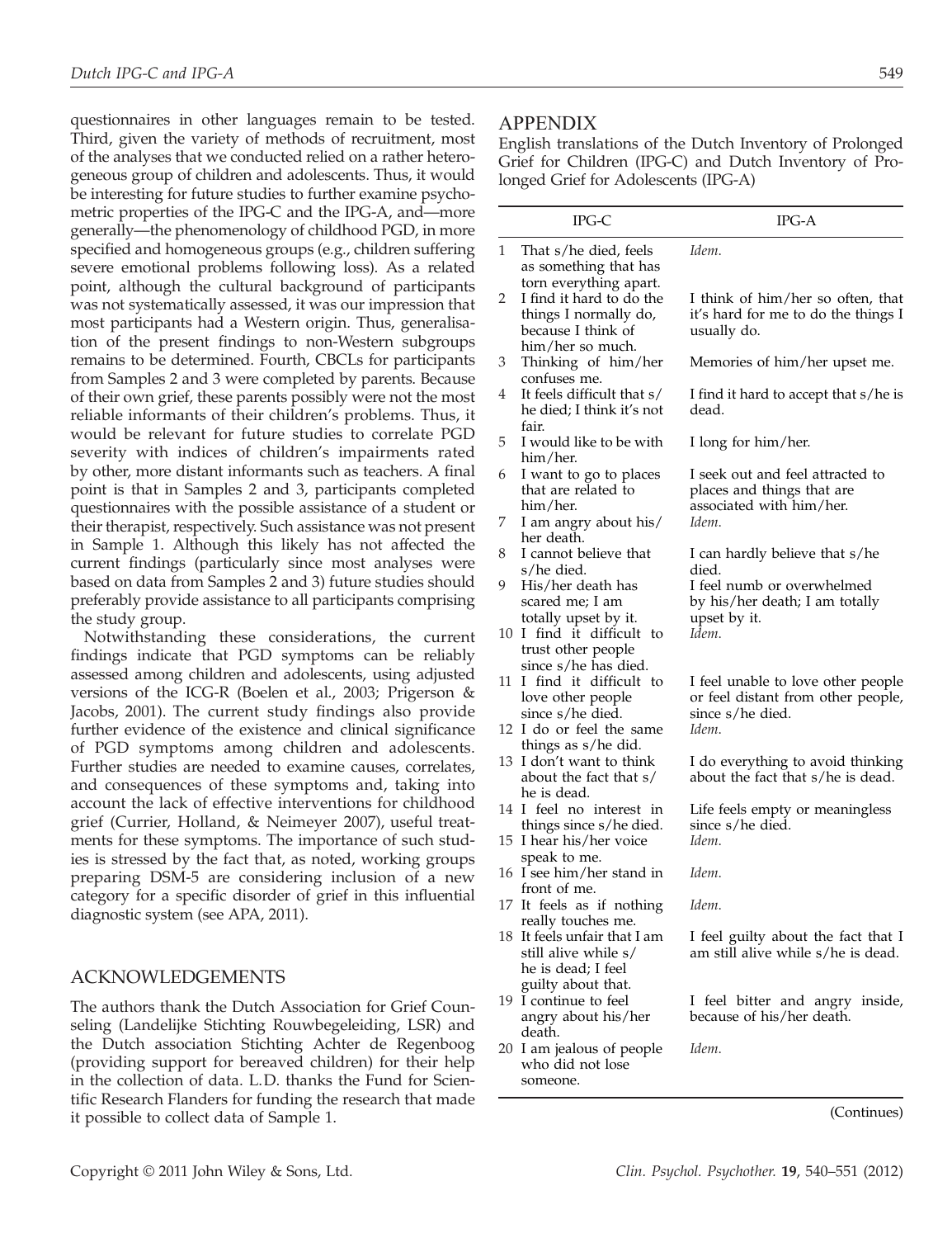(Continued)

| $IPG-C$                                                                    | $IPG-A$                                                                                                                                  |
|----------------------------------------------------------------------------|------------------------------------------------------------------------------------------------------------------------------------------|
| 21 I think that the future<br>has no purpose<br>without him/her.           | Idem.                                                                                                                                    |
| 22 I feel very alone since<br>s/he died.                                   | I feel lonely since s/he died.                                                                                                           |
| 23 My life can only be<br>pleasant if s/he is<br>around.                   | Life feels meaningless without<br>him/her.                                                                                               |
| 24 It feels as if a part of<br>me is dead.                                 | It feels as if part of me has died<br>with his/her death.                                                                                |
| 25 It feels as if his/her<br>death has changed<br>everything.              | Idem.                                                                                                                                    |
| 26 I feel less safe since s/<br>he died.                                   | Idem.                                                                                                                                    |
| 27 I have no control over<br>things happening in<br>my life.               | Since s/he died, it feels as if I<br>cannot control things happening<br>in my life.                                                      |
| 28 I am doing worse (in<br>school and with<br>friends) since s/he<br>died. | Since s/he died, my functioning<br>in different areas is impaired (for<br>instance my functioning in school,<br>with friend, in my job). |
| 29 I am more easily<br>angry, nervous and<br>scared since s/he<br>died.    | I feel tensed and easily annoyed<br>since s/he died.                                                                                     |
| 30 I sleep poorly, since s/<br>he died.                                    | Idem.                                                                                                                                    |

# REFERENCES

- Achenbach, T.M., & Rescorla, L.A. (2001). Manual for the ASEBA school-age forms and profiles. Burlington, VT: University of Vermont.
- Alisic, E., van der Schoot, T.A.W., van Ginkel, J.R., & Kleber, R.J. (2008). Trauma exposure in primary school children: Who is at Risk? Journal of Child and Adolescent Trauma, 1, 263–269. DOI: 10.1080/19361520802279075
- American Psychiatric Association. (2000). Diagnostic and statistical manual of mental disorders (4th edition, text revision). Washington, DC: Author.
- American Psychiatric Association. (2011). Proposed revision for adjustment disorder. Retrieved May 22, 2011, from http://www. dsm5.org/ProposedRevisions/Pages/proposedrevision.aspx? rid=367
- Boelen, P.A., & Hoijtink, H. (2009). An item response theory analysis of a measure of complicated grief. Death Studies, 33, 101–129. DOI: 10.1080/07481180802602758
- Boelen, P.A., & Huntjens, R.J.C. (2008). Intrusive images in grief: An exploratory study. Clinical Psychology & Psychotherapy, 15, 217–226. DOI: 10.1002/cpp.568
- Boelen, P.A., & Prigerson, H.G. (2007). The influence of symptoms of prolonged grief disorder, depression, and anxiety on quality of life among bereaved adults. A prospective study. European Archives of Psychiatry and Clinical Neuroscience, 257, 444–452. DOI: 10.1007/s00406-007-0744-0
- Boelen, P.A., & Spuij, M. (2008). Negative cognitions in lossrelated emotional distress in adolescent girls: A preliminary

study. Journal of Loss and Trauma, 13, 441–449. DOI: 10.1080/ 15325020802171292

- Boelen, P.A., & van den Bout, J. (2008). Complicated grief and uncomplicated grief are distinguishable constructs. Psychiatry Research, 157, 311–314. DOI: 10.1016/j.psychres.2007.05.013
- Boelen, P.A., van den Bout, J., de Keijser, J. , & Hoijtink, H. (2003). Reliability and validity of the Dutch version of the Inventory of Traumatic Grief. Death Studies, 27, 227–247. DOI: 10.1080/ 07481180302889
- Bonanno, G.A., Neria, Y., Mancini, A.D., Coifman, D., Litz, B., & Insel, B. (2007). Is there more to complicated grief than depression and PTSD? A test of incremental validity. Journal of Abnormal Psychology, 116, 342–351. DOI: 10.1037/0021- 843X.116.2.34
- Brent, D., Melhem, N., Donohoe, M.B., & Walker, M. (2009). The incidence and course of depression in bereaved youth 21 months after the loss of a parent to suicide, accident, or sudden natural death. The American Journal of Psychiatry, 166, 786–794. DOI: 10.1176/appi.ajp.2009.08081244
- Breslau, N., Wilcox, H.C., Storr, C.L., Lucia, V.C., & Anthony, J.C. (2004). Trauma exposure and posttraumatic stress disorder: a study of youths in urban America. Journal of Urban Health, 81, 530–544. DOI: 10.1093/jurban/jth138
- Brown, E.J., & Goodman, R.F. (2005). Childhood traumatic grief: An exploration of the construct in children bereaved on September 11. Journal of Clinical Child and Adolescent Psychology, 34, 248–259. DOI: 10.1207/s15374424jccp3402\_4
- Cerel, J., Fristad, M.A., Verducci, J., Weller, R.A., & Weller, E.B. (2006). Childhood bereavement: psychopathology in the 2 years postparental death. Journal of the American Academy of Child and Adolescent Psychiatry, 45, 681–690. DOI: 10.1097/01. chi.0000215327.58799.05
- Cole, D.A., & Martin, N.C. (2005). The longitudinal structure of the Children's Depression Inventory: testing a latent trait–state model. Psychological Assessment, 17, 144–155. DOI: 10.1037/ 1040-3590.17.2.144
- Currier, J.M., Holland, J.M., & Neimeyer, R.A. (2007). The effectiveness of bereavement interventions with children: A metaanalytic review of controlled outcome research. Journal of Clinical Child and Adolescent Psychology, 36, 253–259. DOI: 10.1080/15374410701279669
- De Los Reyes, A., & Kazdin, A.E. (2005). Informant discrepancies in the assessment of childhood psychopathology: A critical review, theoretical framework, and recommendations for further Study. Psychological Bulletin, 131, 483–509. DOI: 10.1037/0033- 2909.131.4.483
- Dillen, L. (2005). Extended Grief Inventory [Dutch Translation]. Ghent: Ghent University.
- Dillen, L., Fontaine, J.R.J., & Verhofstadt-Denève, L. (2008). Are normal and complicated grief different constructs? A confirmatory factor analytic test. Clinical Psychology & Psychotherapy, 15, 386–395. DOI: 10.1002/cpp.590
- Engelhard, I.M. (2005). The Child PTSD Symptom Scale [Dutch Version]. Utrecht: Utrecht University.
- Faschingbauer, T., Zisook, S., & DeVaul, R. (1987). The Texas Revised Inventory of Grief. In S. Zisook (Ed.), Biopsychosocial Aspects of Bereavement (pp. 111–124). Washington DC: American Psychiatric Press.
- Foa, E.B., Johnson, K.M., Feeny, N.C., & Treadwell, K.R.H. (2001). The Child PTSD Symptom Scale: A preliminary examination of its psychometric properties. Journal of the American Academy of Child and Adolescent Psychiatry, 45, 1485–1493. DOI: 10.1207/ S15374424JCCP3003\_9